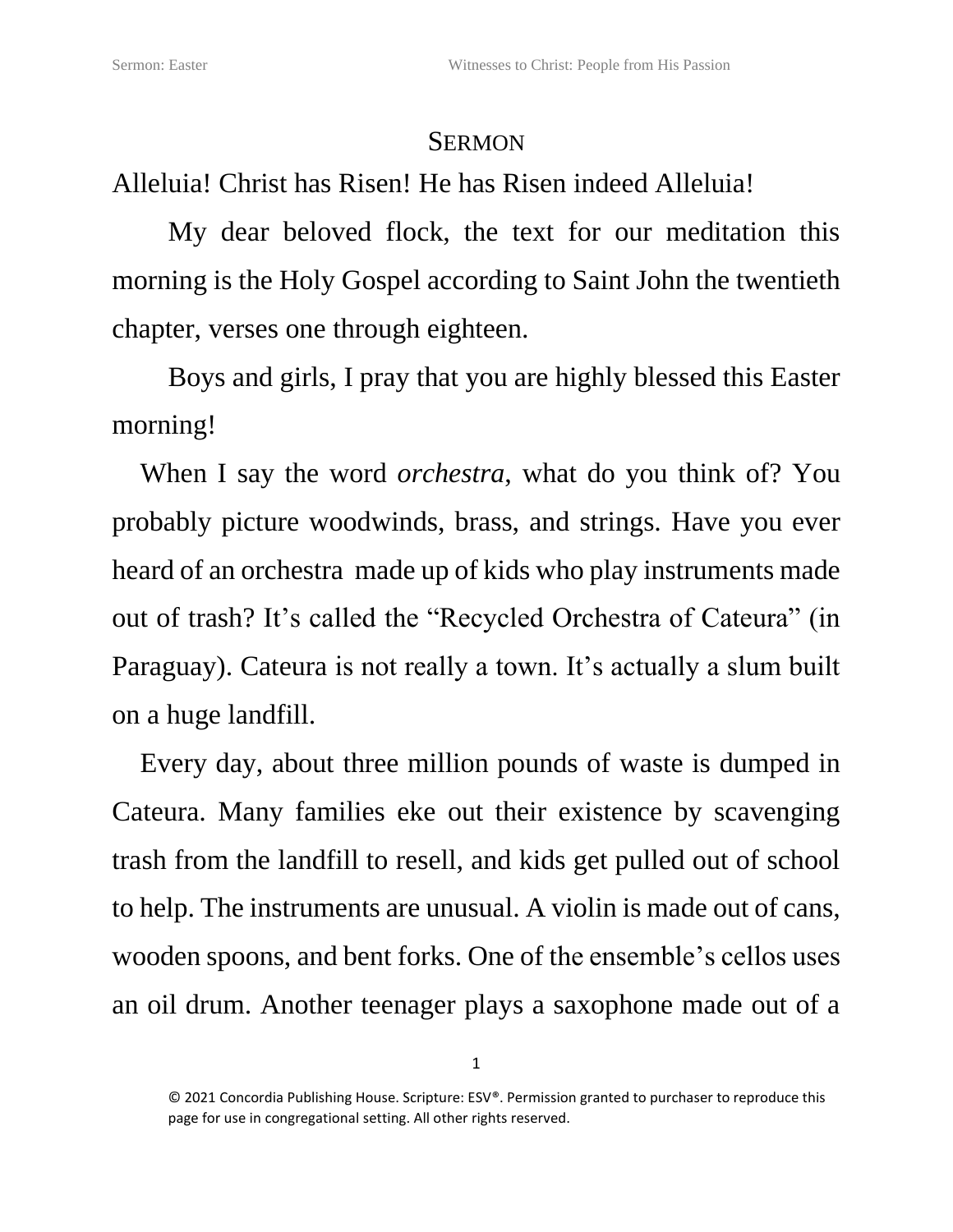drainpipe, melted copper, coins, spoon handles, cans, and bottle caps.

Several years ago, a short video was made. The hope was to raise \$175,000 to make a full-length documentary. Not only did they raise the money, but also the video went viral. Since then, the Recycled Orchestra has performed all over the world. The group plays Mozart, Paraguayan folk music, even Frank Sinatra. Sounds pretty cool does it not? In our text for today, we seek that God makes music with misfits. How does God do that? Ponder that question as you hear the rest of the sermon. You may go back to your seats and those who love you.

The biblical orchestra is made up of the most unlikely musicians. Peter is a first-chair trumpeter. He denied Christ three times! Paul plays the violin. But there was a time when Paul played a religious thug and persecuted Christians. And the guy on the harp? That would be David. Womanizing, bloodthirsty—yet repentant David. Today, on this Resurrection Day, we add another person to the misfits who make music. Her name is Mary—Mary Magdalene.

<sup>© 2021</sup> Concordia Publishing House. Scripture: ESV®. Permission granted to purchaser to reproduce this page for use in congregational setting. All other rights reserved.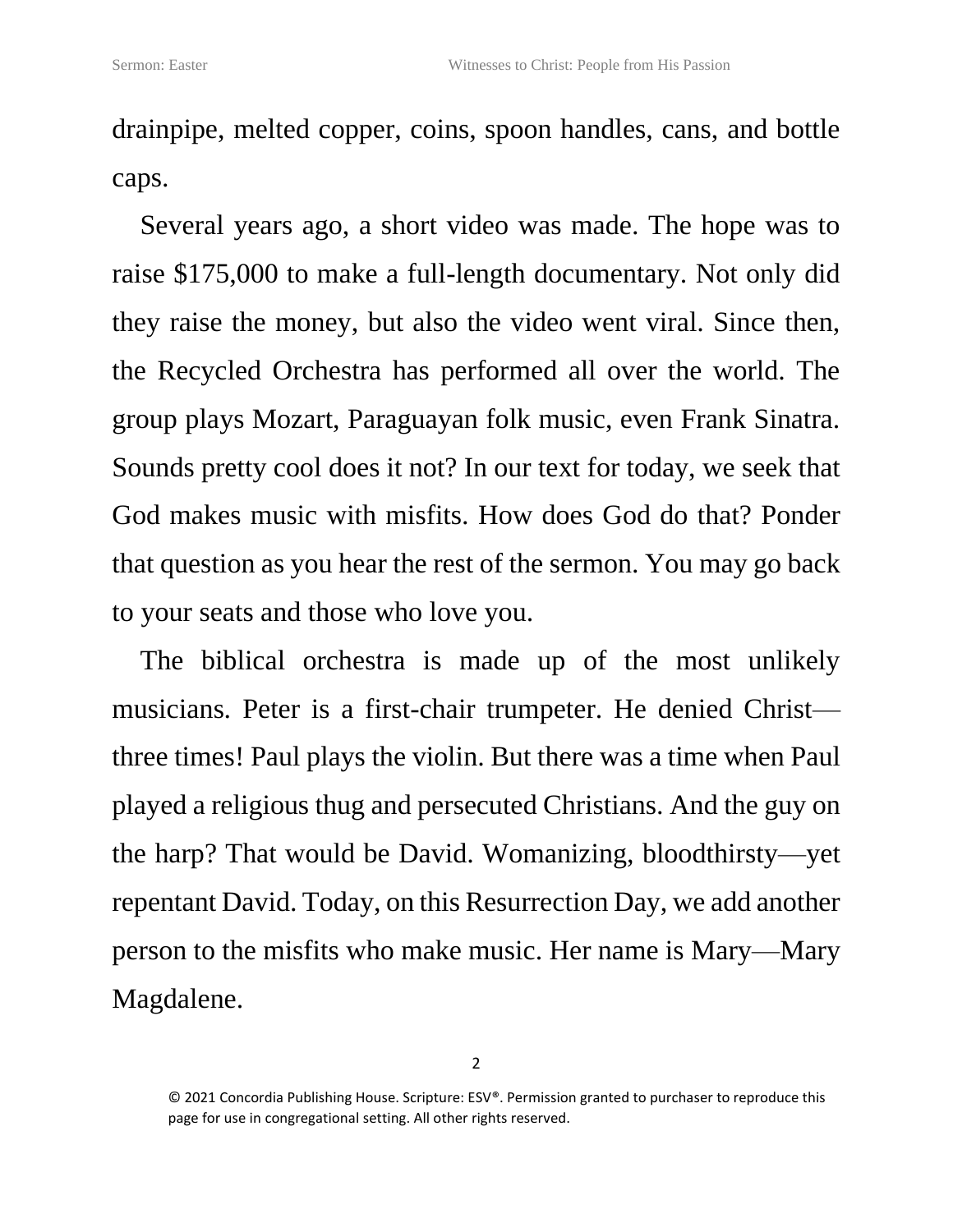Mary begins as a mess. "Mary, called Magdalene, from whom seven demons had gone out" (Luke 8:2). There are five Marys in the New Testament, which is why this one is identified with "Magdalene." Magdalene isn't her last name. Magdalene refers to her hometown—a little fishing village on the northwest coast of the Sea of Galilee called Magdala.

Luke tells us that Mary had been demon possessed—with seven demons, the biblical number for a complete set. Can you imagine being that messed up?

It happens just as easily to us as to Mary. Compulsion to prove. We begin a job or a task or a class with high hopes and high endeavor. "I'll show them! I'll be the best!" Intensity. We arrive early. We stay late. We give it *all* we've got. Subtle deprivations. To keep going, we begin to deprive ourselves. Maybe we stop exercising, stop getting enough sleep, or stop reading our Bible and attending church. We pick up bad eating habits. "More donuts will do the trick!" Distorted thinking. We tell ourselves, "Things will get better *after* I finish this project." "I'll get back on track with my family *after* tax season or *after* this business trip."

<sup>© 2021</sup> Concordia Publishing House. Scripture: ESV®. Permission granted to purchaser to reproduce this page for use in congregational setting. All other rights reserved.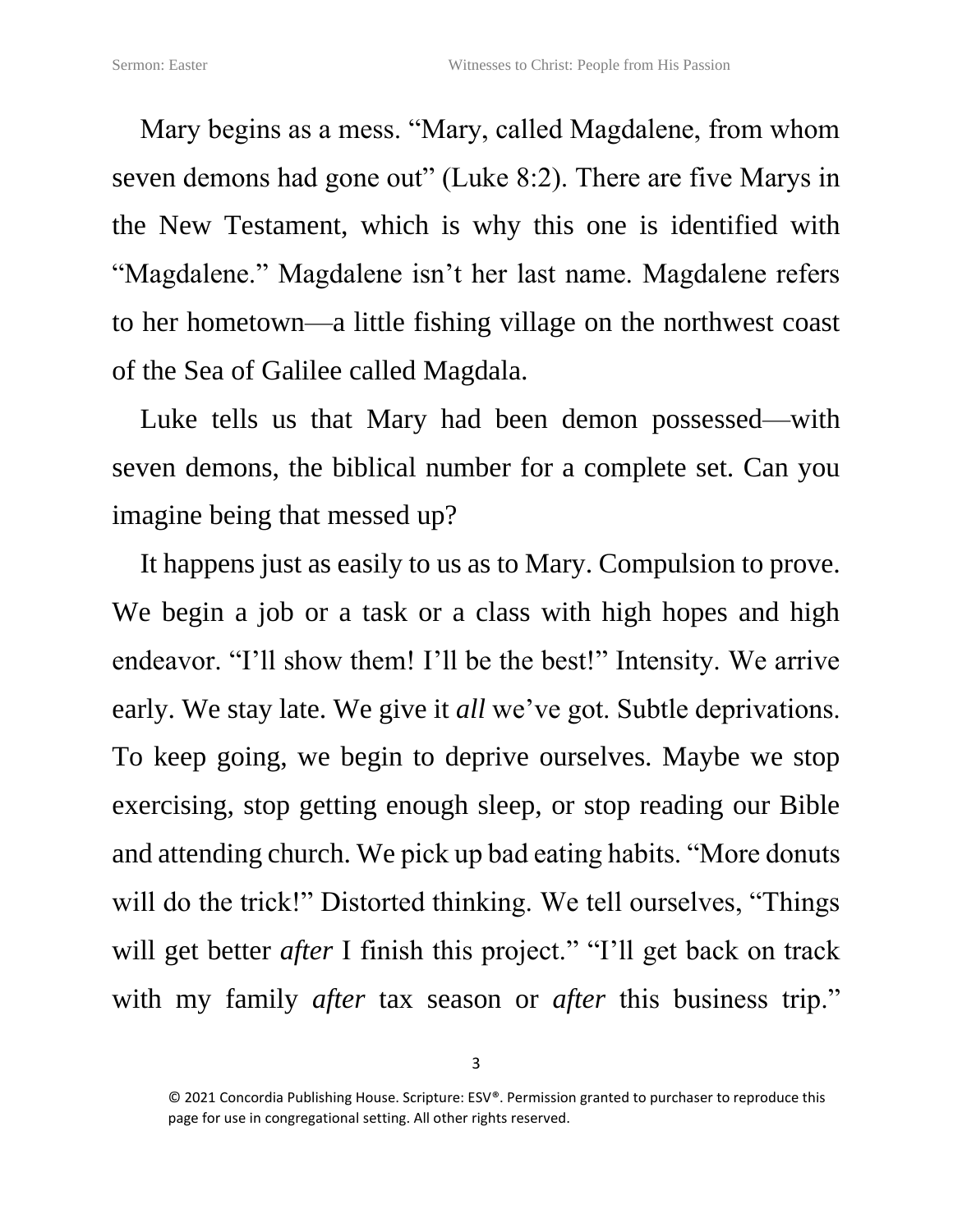Heightened denial. People close to us begin to see what we can't see. We have less joy in a hobby, in a sport, or in life in general. We're often tired. We begin watching too much TV.

Life becomes a checklist of things to do. One thing after another. We live for vacation, and then vacation never lasts long enough. Observable behavior changes. People who *don't* know us see that something is wrong. Our survival strategies become unhealthy: too much internet, too much eating, too much sleeping, too much shopping, too much caffeine. Depersonalization. We become robotic. We just go through the motions. We play the part, we put on a face, but we've got nothing left in the tank. *We hit rock bottom.* We internalize everything. We talk to no one. And we feel as though we've got at least seven demons.

We are not alone. Did you know that 20 percent of all people on disability are on it because of severe depression? Did you know that, despite being the richest nation on earth, the United States is, according to the World Health Organization, also the most depressed nation on earth? Did you know that in the last

<sup>© 2021</sup> Concordia Publishing House. Scripture: ESV®. Permission granted to purchaser to reproduce this page for use in congregational setting. All other rights reserved.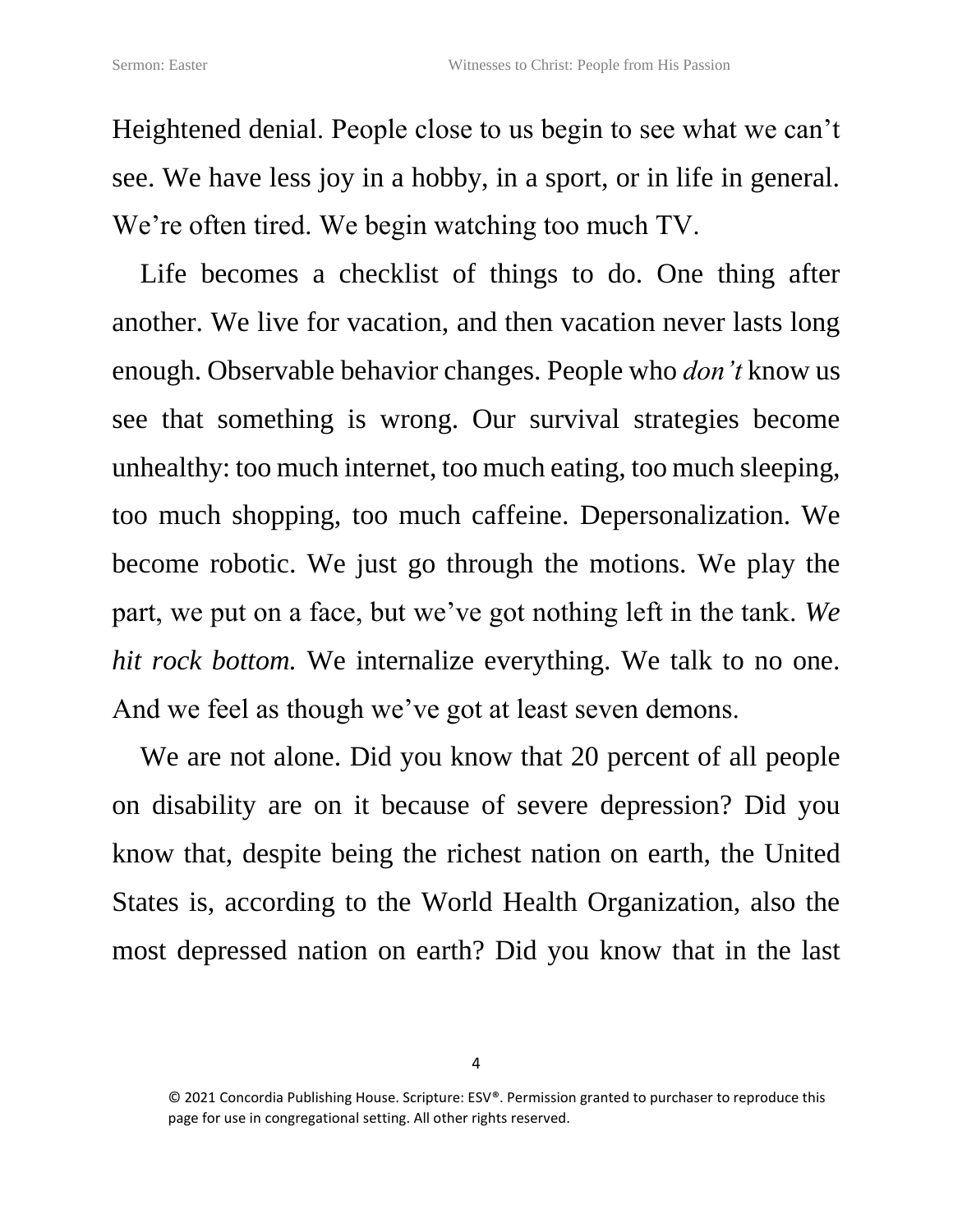decade, depression among American teenagers has increased 200 percent?

For many years, the Chevy Nova was a successful American car. But the Nova didn't sell well in Mexico. Because there was an urban myth. In Spanish the word *No va* means "no go." And this sums up life sometimes, doesn't it? *No va.* No go! We hit rock bottom with no way up. *No va.* No go. That's Mary's mess and ours as well. And music? *Music?* We have no song to sing!

Mary was down, but her Messiah had lifted her up! Jesus lifted Mary up from her pit of seven demons. That's why Mary Magdalene follows Jesus all the way to the cross to watch her Savior bleed and die.

Mary's Messiah is your Messiah too. His face is caked with spit and blood. His throat is so dry He can't swallow. His voice is so hoarse He can scarcely speak. To find the last time moisture touched His lips, we need to rewind the clock twelve hours to the meal in the Upper Room. Since drinking from the Passover cup, Jesus has been betrayed, condemned, mocked, beaten, and

<sup>© 2021</sup> Concordia Publishing House. Scripture: ESV®. Permission granted to purchaser to reproduce this page for use in congregational setting. All other rights reserved.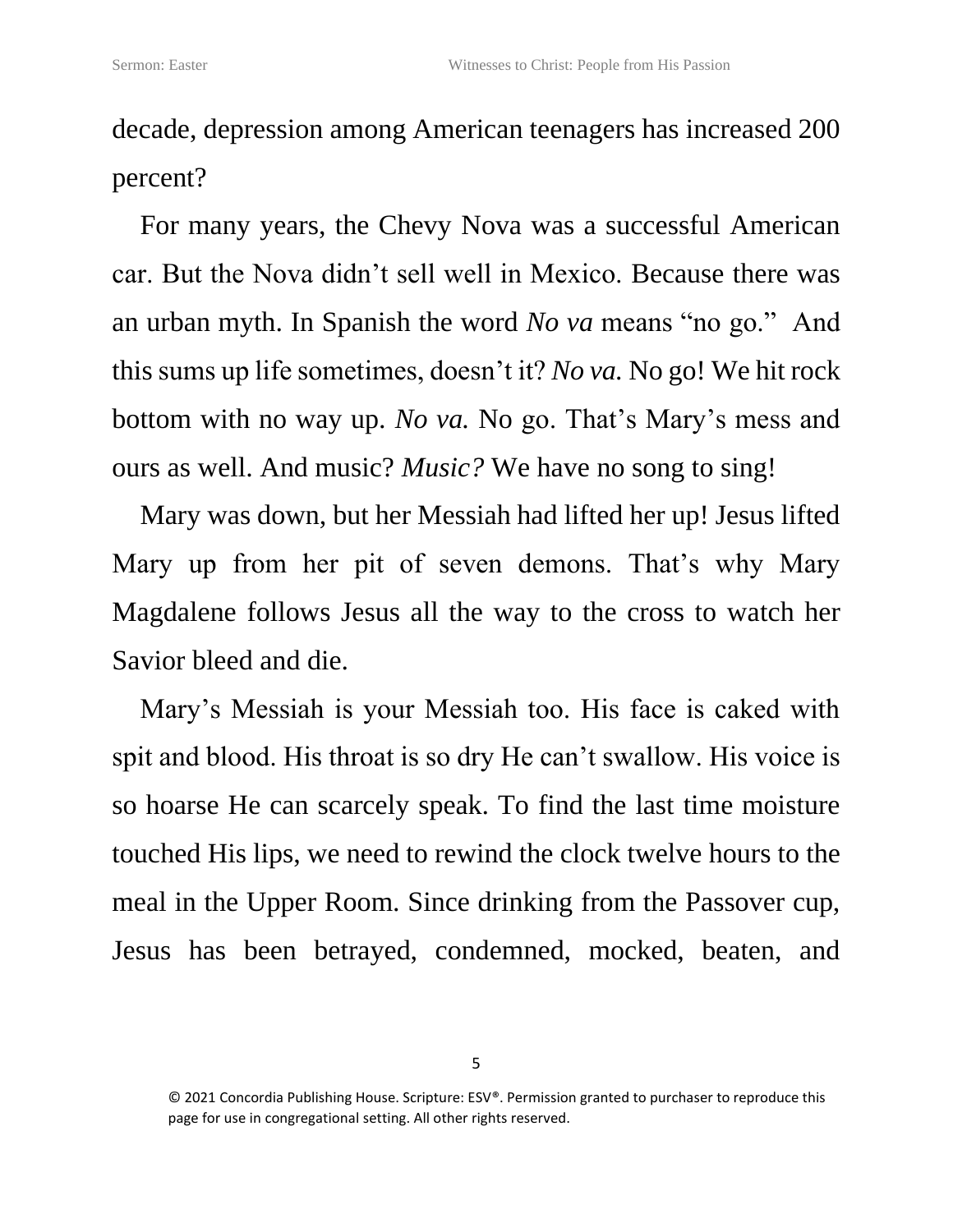crucified. No liquid has quenched His thirst. The Savior has no song to sing!

That's how things stand just before dawn on Sunday. There had been so much hope, so much promise. But now, it had all come to what? Nothing! *Nothing!* The famous Rabbi? Dead. His disciples? In hiding. Other followers? Scattered. One—Judas Iscariot—has even killed himself.

Mary Magdalene gets up early on Sunday to anoint Christ's dead body. But the body isn't in the tomb! Mary breaks out crying. She tells her story, first to Peter and John, and then to the angels, and now, for a third time, to a man she thinks is the gardener. "Sir, if You have carried Him away, tell me where You have laid Him, and I will take Him away" (John 20:15).

"Mary." The voice is unmistakable. "Mary." No one ever said her name with such tenderness. "Mary." She looks up and, in sudden recognition, cries out, "Rabboni!" It's Jesus. *It's Jesus!* He's not dead. He is risen from the grave. He's alive. *Christ is alive!*

<sup>© 2021</sup> Concordia Publishing House. Scripture: ESV®. Permission granted to purchaser to reproduce this page for use in congregational setting. All other rights reserved.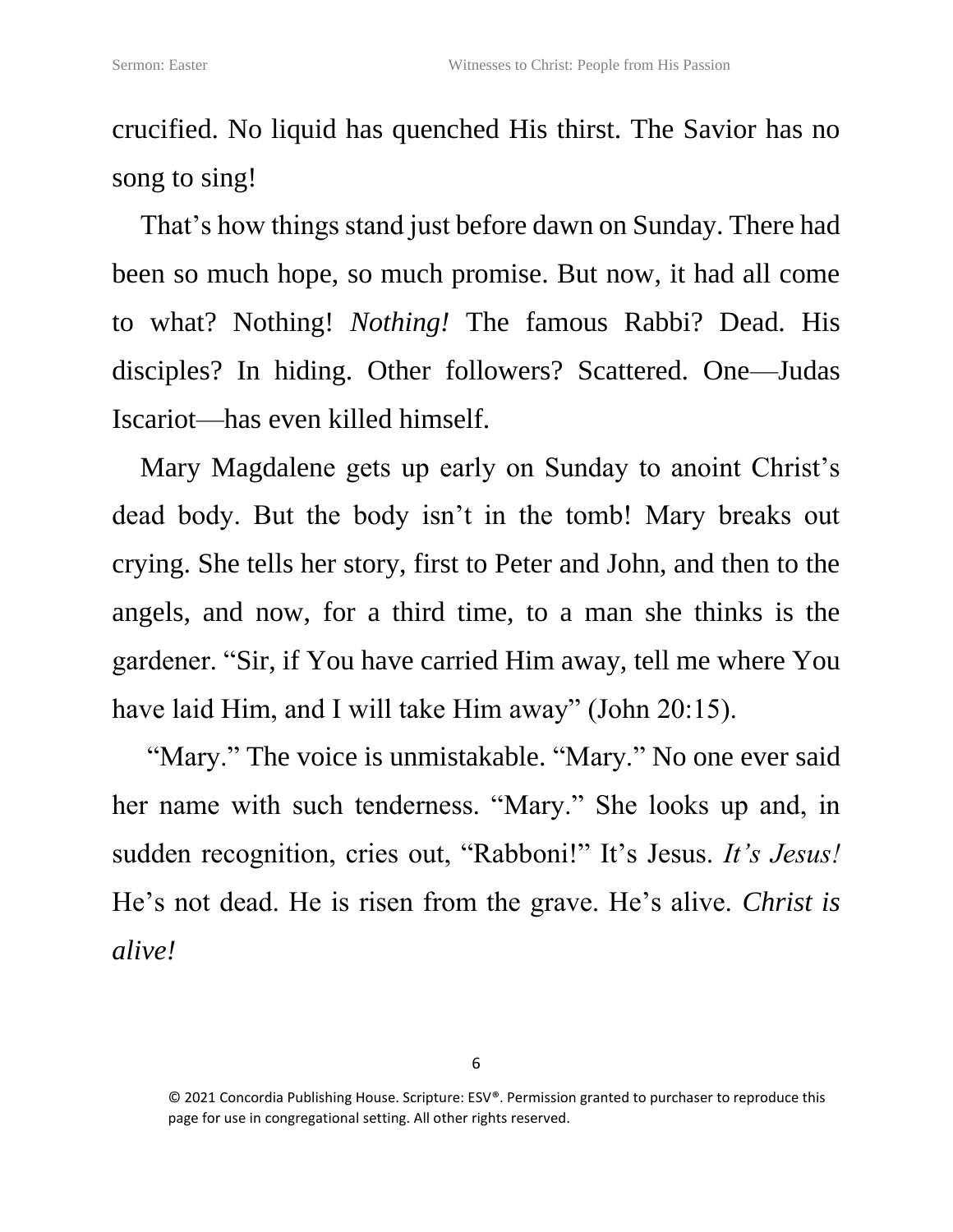Emotions flood Mary's heart—can you imagine?—as she transitions from the depths of grief and sorrow to the heights of ecstasy and joy. Just when it appeared as though it was all over to the shock and surprise of everyone—the Father raised Jesus bodily from the dead. Mary's song—better, *her symphony of celebration*—commences with great joy!

Mary's music is a five-word song: "I have seen the Lord" (John 20:18). "Lord" isn't just a polite way of talking about Jesus, like "Sir" or "Mister." With "Lord," Mary is saying, "I have seen God, the King of the universe." "I have seen the One through whom and for whom all things were made." "I've seen the One who is coming again, riding on the clouds, as King of kings and Lord of lords!" That's why Thomas's parallel confession, in John 20:28, has these words: "My Lord and my *God*!"

What's it all mean? It means that there's more to our lives than what we think. It means that there's more to our story than what we see. It means that there's more than just death and taxes. Christ's resurrection means that, just like Mary Magdalene, we have a song to sing!

<sup>© 2021</sup> Concordia Publishing House. Scripture: ESV®. Permission granted to purchaser to reproduce this page for use in congregational setting. All other rights reserved.